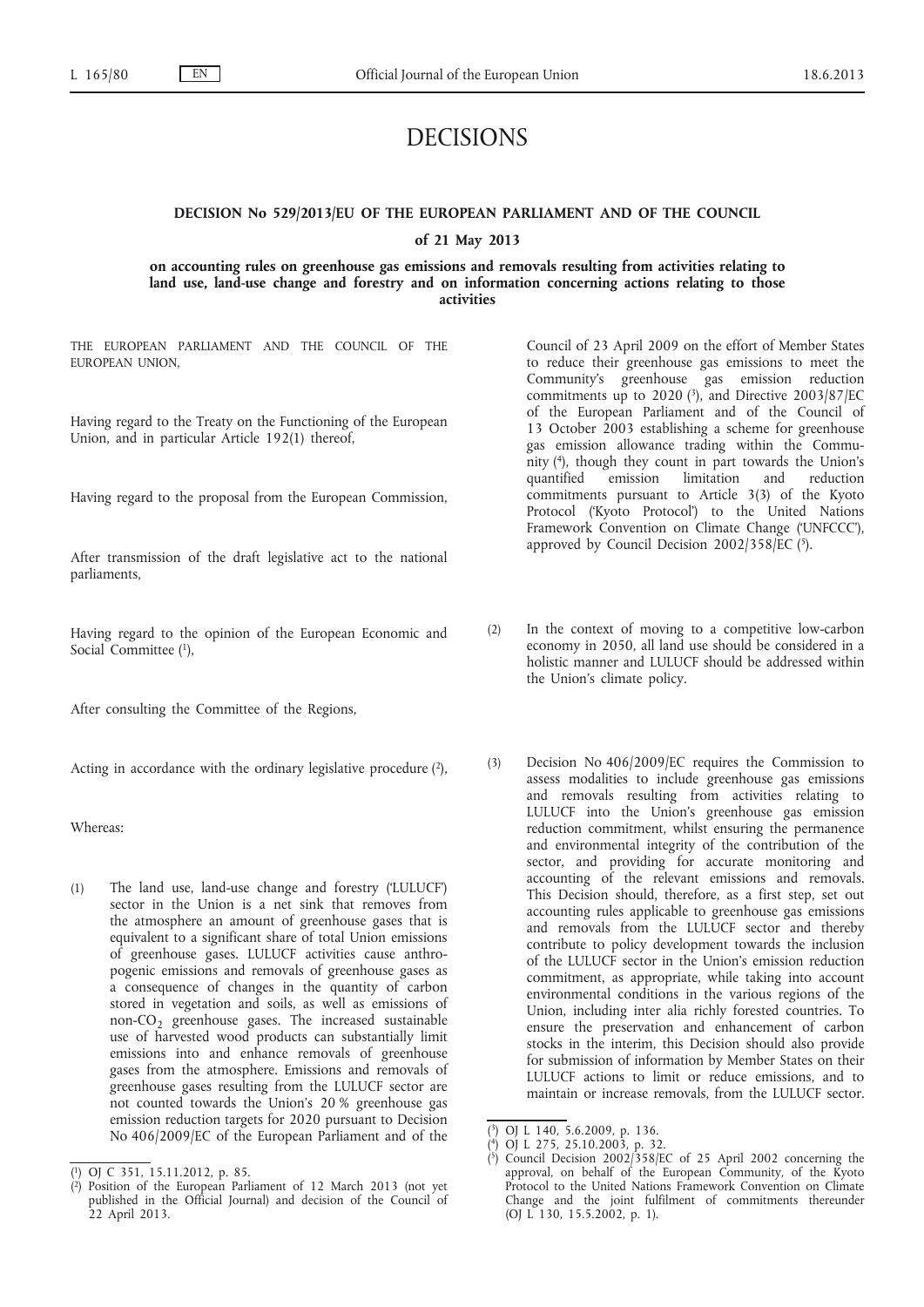- (4) This Decision should lay down the obligations of Member States in implementing those accounting rules and for providing information on their LULUCF actions. It should not lay down any accounting or reporting obligations for private parties.
- (5) Decision 16/CMP.1 of the Conference of the Parties serving as the meeting of the Parties to the Kyoto Protocol, adopted by the 11th Conference of the Parties of the UNFCCC meeting in Montreal in December 2005, and Decision 2/CMP.7 of the Conference of the Parties serving as the meeting of the Parties to the Kyoto Protocol, adopted by the 17th Conference of the Parties of the UNFCCC meeting in Durban in December 2011, set out accounting rules for the LULUCF sector as of a second commitment period under the Kyoto Protocol. This Decision should be fully consistent with those Decisions to ensure coherence between the Union's internal rules and definitions, modalities, rules and guidelines agreed within the UNFCCC in order to avoid any duplication of national reporting. This Decision should also reflect the particularities of the Union LULUCF sector and the obligations arising from the Union as a separate Party to the UNFCCC and the Kyoto Protocol.
- (6) The accounting rules applicable to the Union LULUCF sector should not generate an additional administrative burden. There should, therefore, be no obligation to include in the reports submitted in accordance with those rules information that is not required pursuant to the decisions of the Conference of the Parties to the UNFCCC and the Meeting of the Parties to the Kyoto Protocol.
- (7) The LULUCF sector can contribute to climate change mitigation in several ways in particular by reducing emissions, and maintaining and enhancing sinks and carbon stocks. In order for measures aiming in particular at increasing carbon sequestration to be effective, the long-term stability and adaptability of carbon pools is essential.
- (8) The LULUCF accounting rules should reflect efforts made in the agriculture and forestry sectors to enhance the contribution of changes made to the use of land resources to reducing emissions. This Decision should provide for accounting rules applicable on a mandatory basis to the activities of afforestation, reforestation, deforestation and forest management, as well as to the activities of grazing land management and cropland management, subject to specific provisions with a view to improving Member States' reporting and accounting systems during the first accounting period. This Decision should also provide for accounting rules applicable on a voluntary basis to revegetation and wetland drainage and rewetting activities. To this effect, the Commission should streamline and improve the outputs of Union

databases (Eurostat-Lucas, EEA- Corine Land Cover, etc.) dealing with relevant information, with a view to assisting Member States in meeting their accounting obligations, particularly regarding cropland management and grazing land management and, where available, the voluntary accounting of revegetation as well as wetland drainage and rewetting activities.

- (9) To ensure the environmental integrity of the accounting rules applicable to the Union LULUCF sector, these rules should be based on the accounting principles laid down in Decision 2/CMP.7, Decision 2/CMP.6 of the Conference of the Parties serving as the meeting of the Parties to the Kyoto Protocol, adopted by the 16th Conference of the Parties of the UNFCCC meeting in Cancun in December 2010 and Decision 16/CMP.1. Member States should prepare and maintain their accounts ensuring the accuracy, completeness, consistency, comparability and transparency of relevant information used in estimating emissions and removals from the LULUCF sector in line with guidance provided in relevant Intergovernmental Panel on Climate Change (IPCC) Guidelines for National Greenhouse Gas Inventories, including on methodologies for accounting for non-CO<sub>2</sub> greenhouse gas emissions adopted under the UNFCCC framework.
- (10) Accounting rules based on Decisions 2/CMP.7 and 16/CMP.1 do not allow for accounting of the substitution effect of using harvested wood products for energy and material purposes, since this would lead to double accounting. However, such use can make an important contribution to climate change mitigation and therefore the information on LULUCF actions provided by Member States may include measures to substitute greenhouse gas intensive materials and energy feedstocks with biomass. That would increase policy coherence.
- (11) To provide a solid basis for future policy-making and the optimisation of land use in the Union, there is a need for appropriate investments. To ensure that these investments can be prioritised to key categories, Member States should initially be allowed to exclude certain carbon pools from accounting. However, in the longrun, a move towards more comprehensive sector accounting including all land, pools and gases should be pursued.
- (12) The accounting rules should ensure that accounts accurately reflect human-induced changes in emissions and removals. In that regard, this Decision should provide for the use of specific methodologies in respect of different LULUCF activities. Emissions and removals relating to afforestation, reforestation and deforestation are the result of direct human-induced conversion of land and should therefore be accounted for in their entirety. Emissions and removals relating to grazing land management, cropland management, revegetation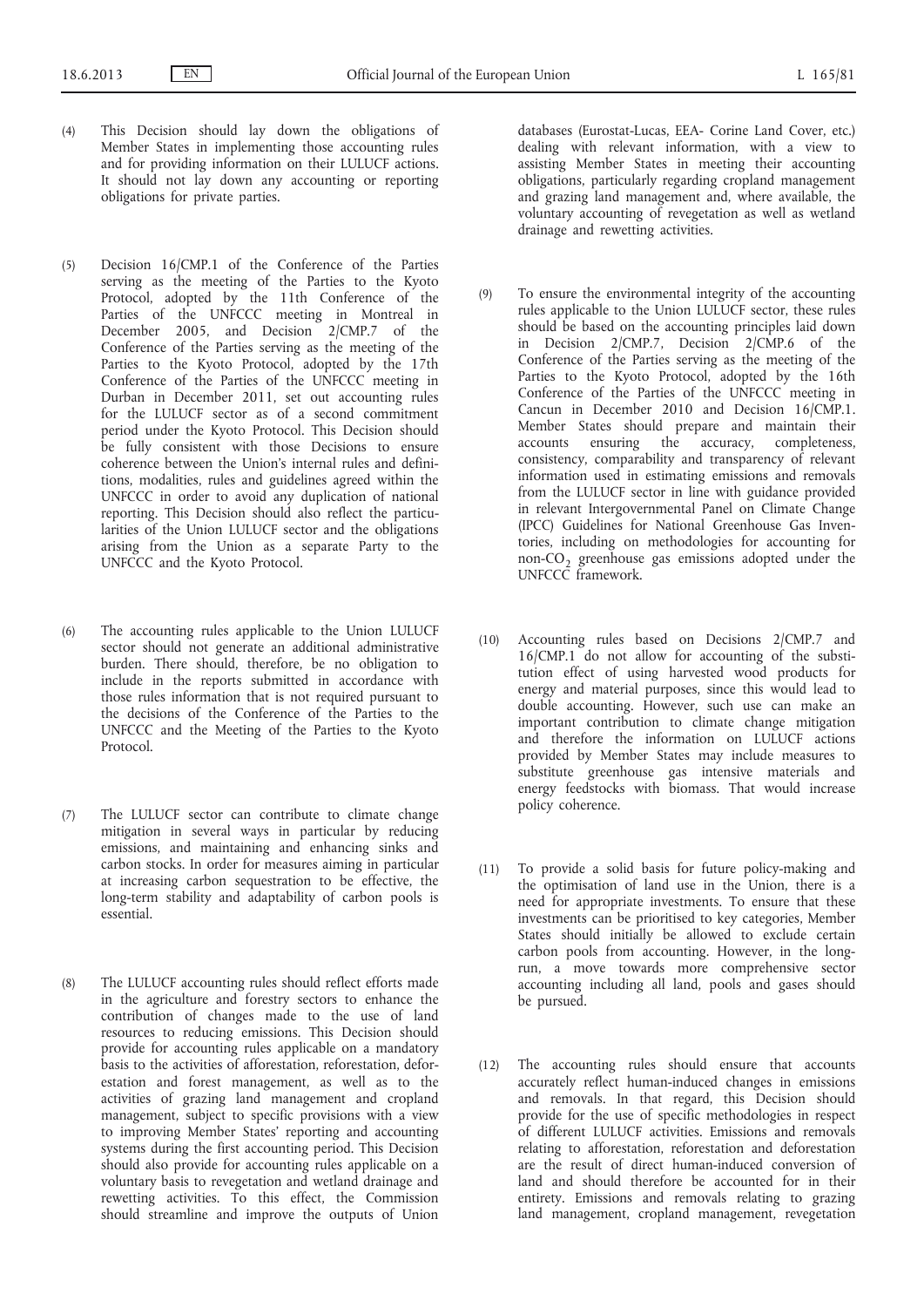and wetland drainage and rewetting are all accounted for by applying a base year to calculate changes in emissions and removals. However, emissions and removals from forest management depend on a number of natural circumstances, age-class structure, as well as past and present management practices. The use of a base year does not make it possible to reflect those factors and resulting cyclical impacts on emissions and removals or their interannual variation. The relevant accounting rules for calculating changes in emissions and removals should instead provide for the use of reference levels to exclude the effects of natural and country-specific characteristics. Reference levels constitute estimates of the annual net emissions or removals resulting from forest management within the territory of a Member State for the years included in each accounting period, and should be set transparently in accordance with Decisions 2/CMP.6 and 2/CMP.7. The reference levels referred to in this Decision should be identical to those approved through the UNFCCC processes. If improvements to methodologies or data relating to the establishment of the reference level become available to a Member State, the Member State should carry out the appropriate technical corrections to include the impact of recalculations in the accounting for forest management.

The accounting rules should provide for an upper limit applicable to net removals for forest management that may be entered into accounts. In the event of developments regarding accounting rules for forest activities in the context of the relevant international processes, updating the accounting rules for forest activities in this Decision should be considered in order to ensure consistency with those developments.

- (13) The accounting rules should appropriately reflect the positive contribution of greenhouse gas storage in wood and wood-based products and should contribute to greater use of forests as a resource, within a framework of sustainable forest management, and to increased use of wood products.
- (14) According to Chapter 4.1.1 of the IPCC Good Practice Guidance for Land Use, Land-Use Change and Forestry, it is good practice that countries specify the minimum width that they will apply to define forest and units of land subject to afforestation, reforestation and deforestation activities in addition to the minimum area of forest. Consistency should be ensured between the definition used by each Member State in the reporting under the UNFCCC and the Kyoto Protocol and this Decision.
- (15) The accounting rules should ensure that Member States accurately reflect in accounts the changes in the harvested wood products pool when they take place, to

provide incentives for the use of harvested wood products with long life cycles. The first-order decay function applicable to emissions resulting from harvested wood products should therefore correspond to equation 12.1 of the 2006 IPCC Guidelines for National Greenhouse Gas Inventories, and the relevant default half-life values should be based on Table 3a.1.3 of the 2003 IPCC Good Practice Guidance for Land Use, Land-Use Change and Forestry. Member States should have the possibility to use country-specific methodologies and half-life values instead, provided that they are in accordance with the most recently adopted IPCC Guidelines.

- (16) Since inter-annual fluctuations in greenhouse gas emissions and removals resulting from agricultural activities are much smaller than those related to forestry activities, Member States should account for greenhouse gas emissions and removals from cropland management and grazing land management activities relative to its base year or period.
- (17) Wetland drainage and rewetting cover emissions from peatlands which store very large amounts of carbon. Emissions from degrading and draining peatlands correspond to approximately 5 % of global greenhouse gas emissions and represented between 3,5 and 4 % of the Union's emissions in 2010. Therefore, as soon as relevant IPCC guidelines are internationally agreed, the Union should endeavour to advance the issue at the international level with a view to reaching an agreement within the bodies of the UNFCCC or of the Kyoto Protocol on the obligation to prepare and maintain annual accounts of emissions and removals from activities falling within the categories of wetland drainage and rewetting and with a view to including this obligation in the global climate agreement to be concluded no later than 2015.
- (18) Natural disturbances, such as wildfires, insect and disease infestations, extreme weather events and geological disturbances that are beyond the control of, and not materially influenced by, a Member State, may result in greenhouse gas emissions of a temporary nature in the LULUCF sector, or may cause the reversal of previous removals. As reversal can also be the result of management decisions, such as decisions to harvest or plant trees, this Decision should ensure that humaninduced reversals of removals are always accurately reflected in LULUCF accounts. Moreover, this Decision should provide Member States with a limited possibility to exclude emissions resulting from disturbances in afforestation, reforestation and forest management that are beyond their control from their LULUCF accounts through the use of background levels and margins in accordance with Decision 2/CMP.7. However, the manner in which Member States apply those provisions should not lead to undue under-accounting.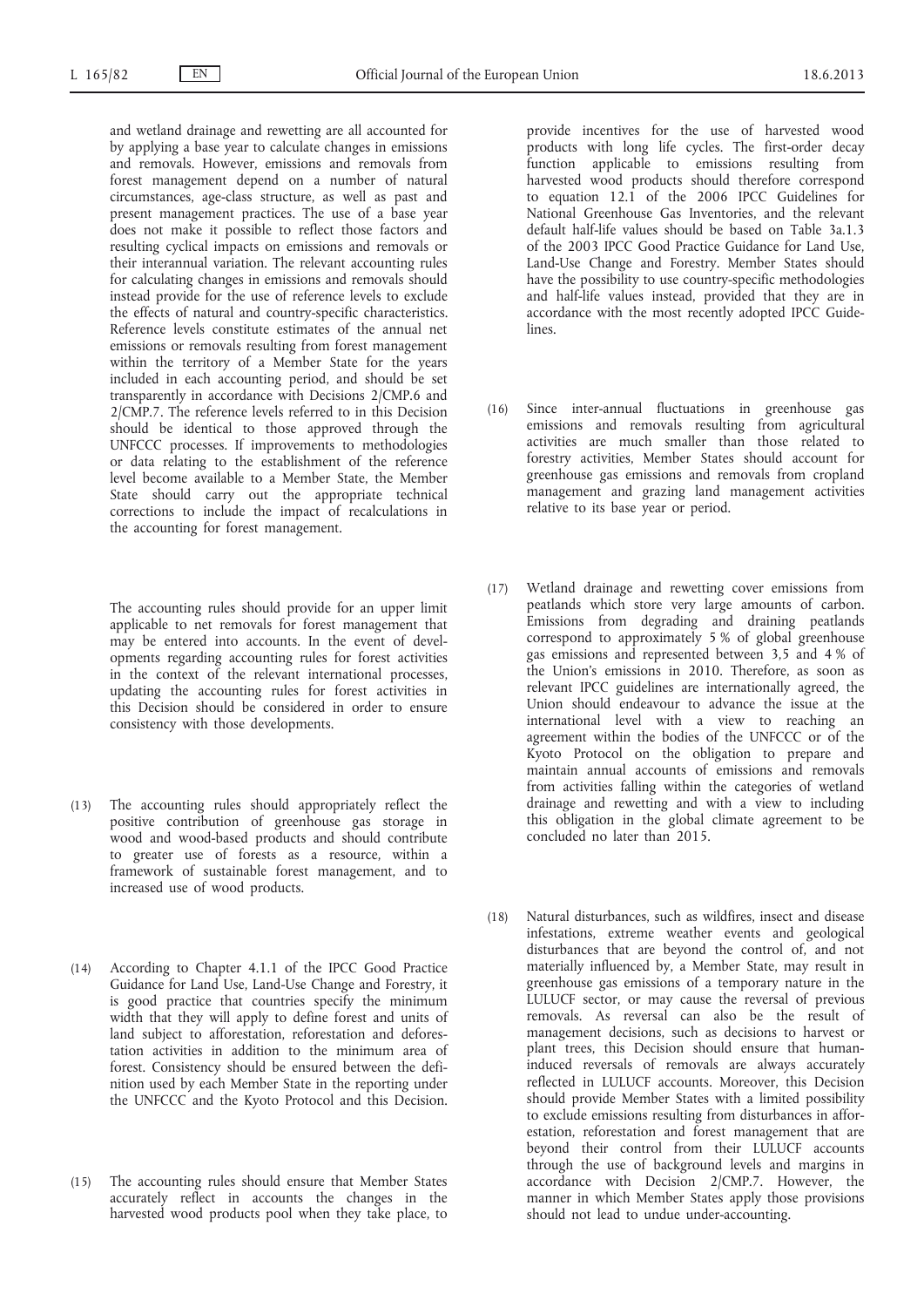- (19) Reporting rules on greenhouse gas emissions and other information relevant to climate change, including information on the LULUCF sector, fall within the scope of Regulation (EU) No 525/2013 of the European Parliament and of the Council of 21 May 2013 on a mechanism for monitoring and reporting greenhouse gas emissions and for reporting other information at national and Union level relevant to climate change (1), and therefore are not within the scope of this Decision. Member States should comply with those monitoring and reporting rules in view of their accounting obligations set out in this Decision.
- (20) Completing LULUCF accounts on an annual basis would make those accounts inaccurate and unreliable due to inter-annual fluctuations in emissions and removals, the frequent need to recalculate certain reported data, and the long time required for changed management practices in agriculture and forestry to have an effect on the quantity of carbon stored in vegetation and soils. This Decision should therefore provide for accounting on the basis of a longer period.
- (21) Member States should provide information on their current and future LULUCF actions, setting out nationally appropriate measures to limit or reduce emissions and to maintain or increase removals from the LULUCF sector. This information should contain certain elements as specified in this Decision. Moreover, to promote best practice and synergies with other policies and measures relating to forests and agriculture, an indicative list of measures that may also be included in the information provided should be set out in an Annex to this Decision. The Commission may provide guidance to facilitate the exchange of comparable information.
- (22) When drawing up or implementing their LULUCF actions, Member States can, where appropriate, examine whether there are opportunities for promoting agricultural investments.
- (23) The power to adopt acts in accordance with Article 290 of the Treaty on the Functioning of the European Union should be delegated to the Commission to update the definitions laid down in this Decision in accordance with changes to definitions adopted by the bodies of the UNFCCC or the Kyoto Protocol or of agreements deriving from or succeeding them; to amend Annex I to add or amend accounting periods so as to ensure that those periods correspond to the relevant periods adopted by the bodies of the UNFCCC or the Kyoto Protocol or of agreements deriving from or succeeding them, and are consistent with the accounting periods adopted by the bodies of the UNFCCC or the Kyoto Protocol or of agreements deriving from or succeeding them which are applicable to Union emission reduction commitments in other sectors; to amend Annex II with updated reference levels pursuant to the provisions set

out in this Decision; to revise the information specified in Annex III in accordance with changes to definitions adopted by the bodies of the UNFCCC or the Kyoto Protocol or of agreements deriving from or succeeding them; to amend Annex V in accordance with changes to definitions adopted by the bodies of the UNFCCC or the Kyoto Protocol or of agreements deriving from or succeeding them; and to revise the information requirements relating to the accounting rules for natural disturbances laid down in this Decision to reflect revisions to acts adopted by the bodies of the UNFCCC or of the Kyoto Protocol. It is of particular importance that the Commission carry out appropriate consultations during its preparatory work, including at expert level. The Commission, when preparing and drawing-up delegated acts, should ensure a simultaneous, timely and appropriate transmission of relevant documents to the European Parliament and to the Council.

(24) Since the objectives of this Decision, namely setting out the accounting rules applicable to emissions and removals resulting from LULUCF activities and the provision of information by Member States on LULUCF actions cannot be sufficiently achieved by the Member States due to their very nature, and can therefore by reason of scale and effects of the action be better achieved at Union level, the Union may adopt measures, in accordance with the principle of subsidiarity as set out in Article 5 of the Treaty on European Union. In doing so, the Union should respect the competences of Member States as regards forest policy. In accordance with the principle of proportionality, as set out in that Article, this Decision does not go beyond what is necessary in order to achieve those objectives,

HAVE ADOPTED THIS DECISION:

#### *Article 1*

## **Subject matter and scope**

This Decision sets out accounting rules applicable to emissions and removals of greenhouse gases resulting from land use, landuse change and forestry ('LULUCF') activities, as a first step towards the inclusion of those activities in the Union's emission reduction commitment, when appropriate. It does not lay down any accounting or reporting obligations for private parties. It sets out the obligation for Member States to provide information on their LULUCF actions to limit or reduce emissions and to maintain or increase removals.

#### *Article 2*

## **Definitions**

1. For the purposes of this Decision, the following definitions shall apply:

(a) 'emissions' means anthropogenic emissions of greenhouse gases into the atmosphere by sources;

<sup>(</sup> 1) See page 13 of this Official Journal.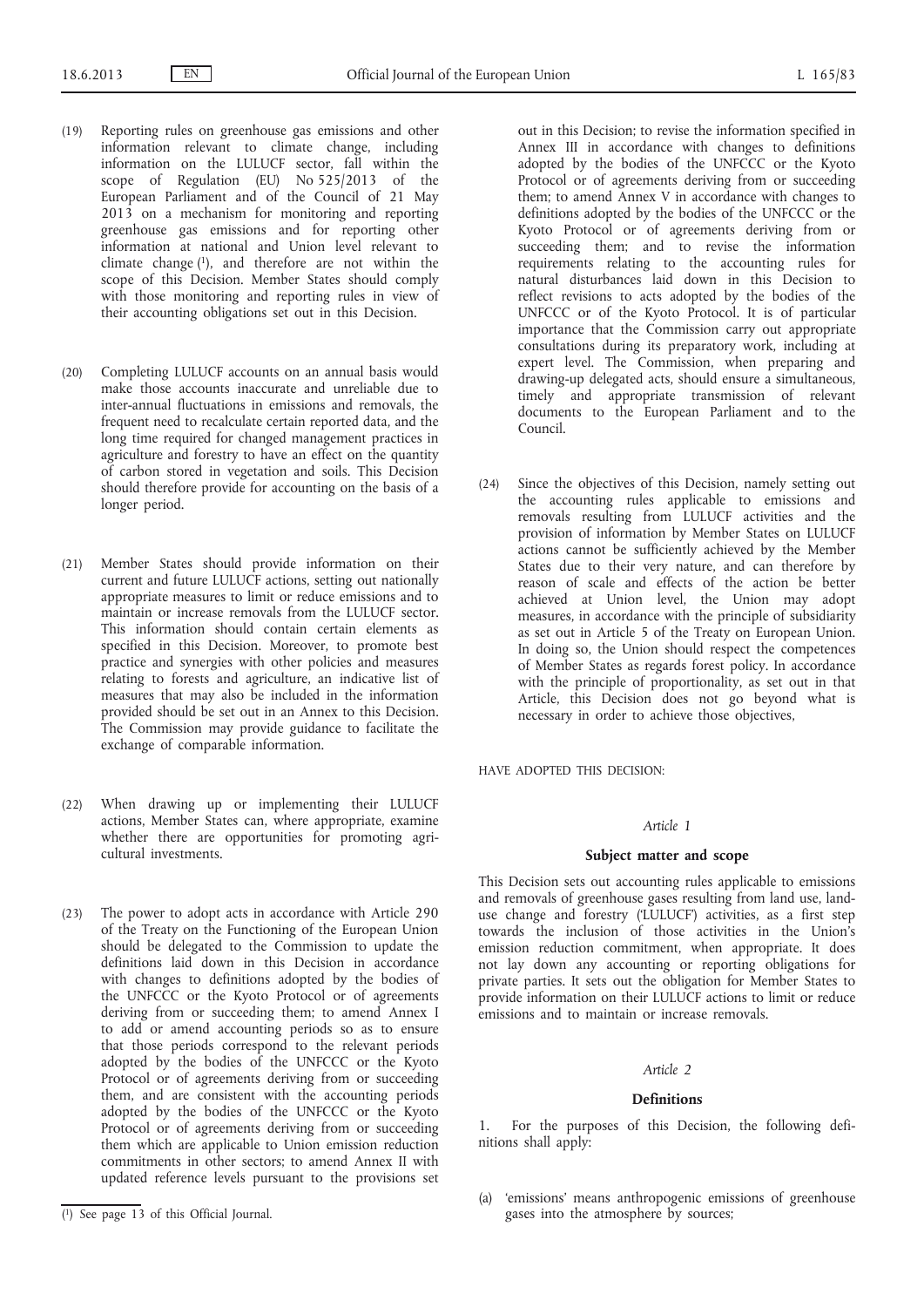- (b) 'removals' means anthropogenic removals of greenhouse gases from the atmosphere by sinks;
- (c) 'afforestation' means the direct human-induced conversion of land that has not been forest for a period of at least 50 years to forest through planting, seeding and/or the human-induced promotion of natural seed sources, where the conversion has taken place after 31 December 1989;
- (d) 'reforestation' means any direct human-induced conversion of land that is not forest to forest through planting, seeding and/or the human-induced promotion of natural seed sources, which is confined to land that was forest but ceased to be forest before 1 January 1990, and which has been reconverted to forest in the period after 31 December 1989;
- (e) 'deforestation' means the direct human-induced conversion of forest to land that is not forest, where the conversion has taken place after 31 December 1989;
- 'forest management' means any activity resulting from a system of practices applicable to a forest that influences the ecological, economic or social functions of the forest;
- (g) 'cropland management' means any activity resulting from a system of practices applicable to land on which agricultural crops are grown and on land that is set aside or temporarily not being used for crop production;
- (h) 'grazing land management' means any activity resulting from a system of practices applicable to land used for livestock production and aimed at controlling or influencing the quantity and type of vegetation and livestock produced;
- (i) 'revegetation' means any direct human-induced activity intended to increase the carbon stock of any site that covers a minimum area of 0,05 hectares, through the proliferation of vegetation, where that activity does not constitute afforestation or reforestation;
- (j) 'carbon stock' means the mass of carbon stored in a carbon pool;
- (k) 'wetland drainage and rewetting' means any activity resulting from a system for draining or rewetting land which has been drained and/or rewetted after 31 December 1989, which covers a minimum area of 1 hectare and on which organic soil is present, provided the activity does not constitute any other activity for which accounts are prepared and maintained pursuant to Article 3(1), (2) and (3), and where draining is the direct human-induced lowering of the soil water table, and rewetting is the direct human-induced partial or total reversal of drainage;
- (l) 'source' means any process, activity or mechanism that releases a greenhouse gas, an aerosol or a precursor to a greenhouse gas into the atmosphere;
- (m) 'sink' means any process, activity or mechanism that removes a greenhouse gas, an aerosol, or a precursor to a greenhouse gas from the atmosphere;
- (n) 'carbon pool' means the whole or part of a biogeochemical feature or system within the territory of a Member State within which carbon, any precursor to a greenhouse gas containing carbon or any greenhouse gas containing carbon is stored;
- (o) 'precursor to a greenhouse gas' means a chemical compound that participates in the chemical reactions that produce any of the greenhouse gases listed in Article 3(4);
- (p) 'harvested wood product' means any product of wood harvesting that has left a site where wood is harvested;
- (q) 'forest' means an area of land defined by the minimum values for area size, tree crown cover or an equivalent stocking level, and potential tree height at maturity at the place of growth of the trees, as specified for each Member State in Annex V. It includes areas with trees, including groups of growing young natural trees, or plantations that have yet to reach the minimum values for tree crown cover or equivalent stocking level or minimum tree height as specified in Annex V, including any area that normally forms part of the forest area but on which there are temporarily no trees as a result of human intervention, such as harvesting, or as a result of natural causes, but which area can be expected to revert to forest;
- (r) 'crown cover' means the proportion of a fixed area that is covered by the vertical projection of the perimeter of tree crowns, expressed as a percentage;
- (s) 'stocking level' means the density of standing and growing trees on land covered by forest measured in accordance with a methodology established by the Member State;
- (t) 'natural disturbances' means any non-anthropogenic events or circumstances that cause significant emissions in forests and the occurrence of which are beyond the control of the relevant Member State provided the Member State is objectively unable to significantly limit the effect of the events or circumstances, even after their occurrence, on emissions;
- (u) 'background level' means the average emissions caused by natural disturbances in a given time period, excluding statistical outliers, calculated in accordance with Article 9(2);
- (v) 'half-life value' means the number of years it takes for the quantity of carbon stored in a harvested wood products category to decrease to one half of its initial value;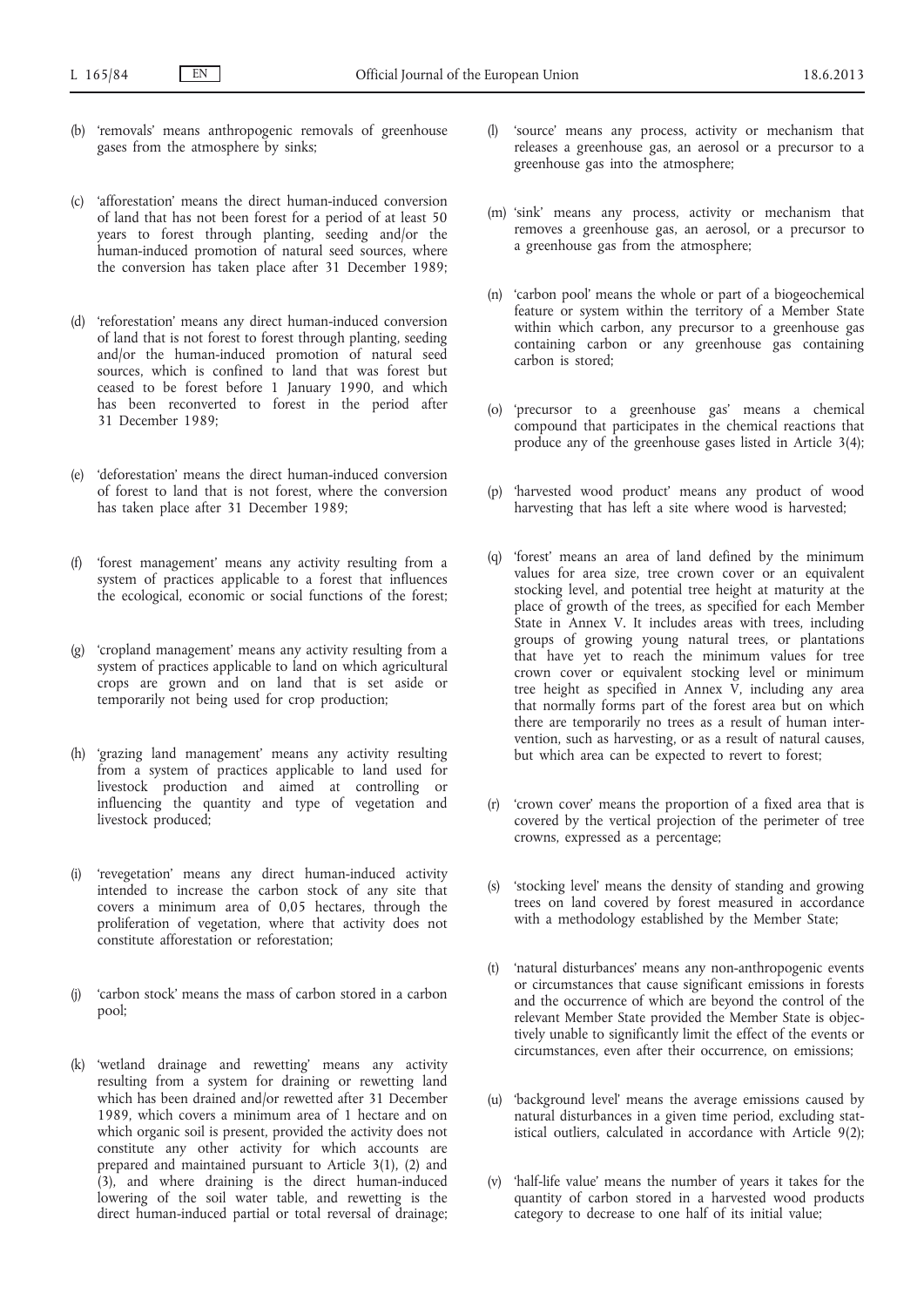- (w) 'instantaneous oxidation' means an accounting method that assumes that the release into the atmosphere of the entire quantity of carbon stored in harvested wood products occurs at the time of harvest;
- (x) 'salvage logging' means any harvesting activity consisting of recovering timber that can still be used, at least in part, from lands affected by natural disturbances.

2. The Commission shall be empowered to adopt delegated acts in accordance with Article 12 to amend the definitions in paragraph 1 of this Article to ensure consistency between those definitions and any changes to relevant definitions adopted by the bodies of the UNFCCC or the Kyoto Protocol or of agreements deriving from or succeeding them.

3. The Commission shall be empowered to adopt delegated acts in accordance with Article 12 to amend Annex V for the purpose of updating the values listed therein in accordance with changes to definitions regarding the aspects specified in Annex V adopted by the bodies of the UNFCCC or the Kyoto Protocol or of agreements deriving from or succeeding them.

#### *Article 3*

#### **Obligation to prepare and maintain LULUCF accounts**

1. For each accounting period specified in Annex I, Member States shall prepare and maintain accounts that accurately reflect all emissions and removals resulting from the activities on their territory falling within the following categories:

- (a) afforestation;
- (b) reforestation;
- (c) deforestation;
- (d) forest management.

2. For the accounting period beginning on 1 January 2021, and thereafter, Member States shall prepare and maintain annual accounts that accurately reflect all emissions and removals resulting from the activities on their territory falling within the following categories:

- (a) cropland management;
- (b) grazing land management.

As regards the annual accounts for emissions and removals resulting from cropland management and grazing land management, for the accounting period from 1 January 2013 to 31 December 2020, the following shall apply:

- (a) From 2016 to 2018, Member States shall report to the Commission by 15 March each year on the systems in place and being developed to estimate emissions and removals from cropland management and grazing land management. Member States should report on how these systems are in accordance with IPCC methodologies and UNFCCC reporting requirements on greenhouse gas emissions and removals.
- (b) Member States shall, prior to 1 January 2022, provide and submit to the Commission by 15 March each year initial, preliminary and non-binding annual estimates of emissions and removals from cropland management and grazing land management using, where appropriate, IPCC methodologies. Member States should use at least the methodology described as Tier 1 as specified in the relevant IPCC guidelines. Member States are encouraged to use these estimates to identify key categories and develop country-specific Tier 2 and Tier 3 key methodologies for the robust and accurate estimation of emissions and removals.
- (c) Member States shall, no later than 15 March 2022, submit their final annual estimates for accounting of cropland management and grazing land management.
- (d) A Member State may request a derogation in order to delay the deadline referred to in point (c), where the determination of the final estimates for accounting of cropland management and grazing land management cannot reasonably be achieved within the timescale set out in this paragraph for at least one of the following reasons:
	- (i) the accounting required can only be achieved in phases exceeding the timescale, for reasons of technical feasibility;
	- (ii) completing the accounting within the timescale would be disproportionately expensive.

Member States wishing to benefit from the derogation shall submit a reasoned request to the Commission by 15 January 2021.

Where the Commission considers that the request is justified, it shall grant the derogation for a maximum period of three calendar years from 15 March 2022. It shall otherwise reject the request, explaining the reasons for its decision.

If necessary, the Commission may request additional information to be submitted within a reasonable time period specified.

The request for a derogation shall be deemed to have been granted where the Commission has raised no objections within six months of receiving the Member State's original request or the additional information requested.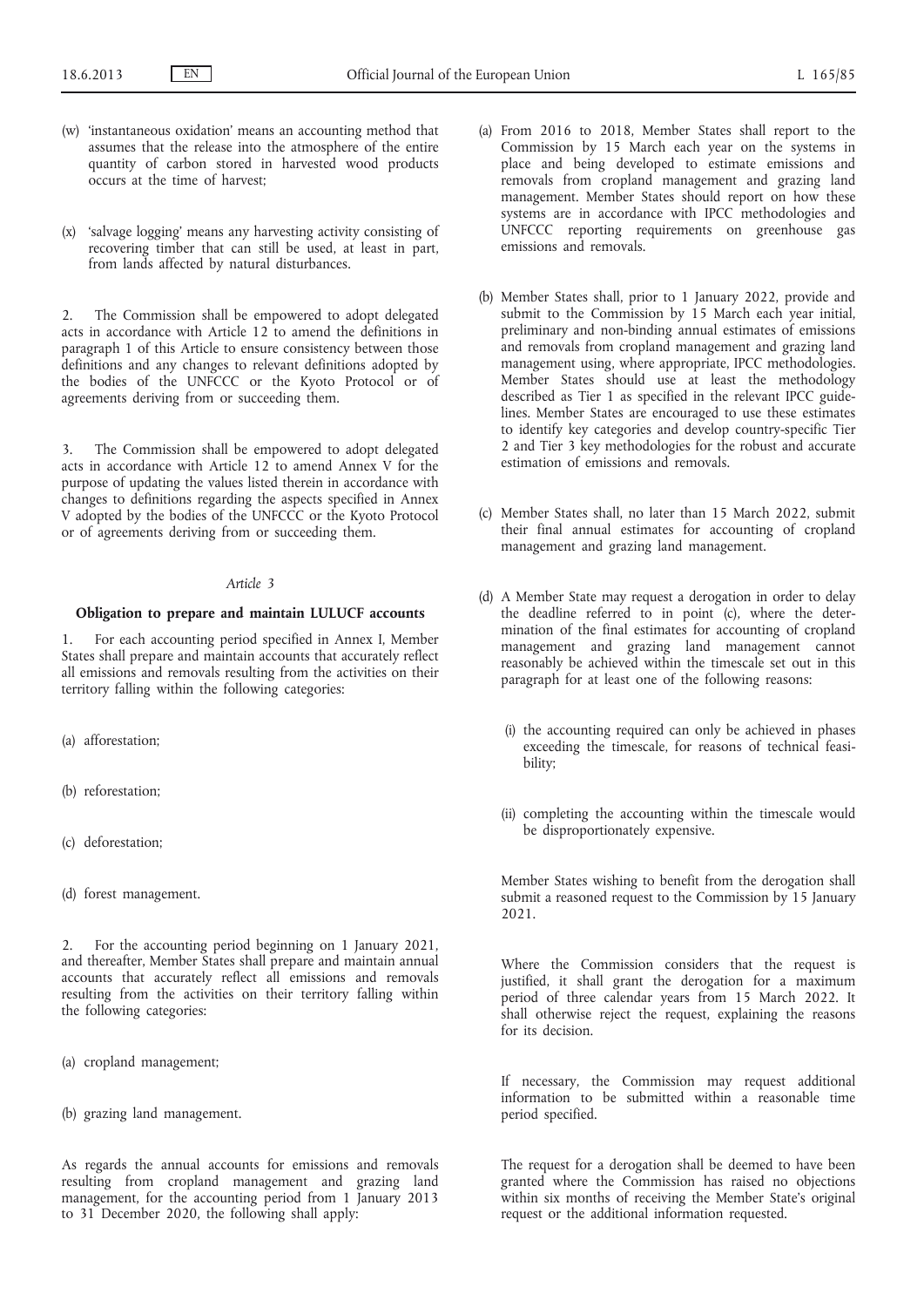3. For each accounting period specified in Annex I, Member States may also prepare and maintain accounts that accurately reflect emissions and removals resulting from revegetation and wetland drainage and rewetting.

4. The accounts referred to in paragraphs 1, 2 and 3 shall cover emissions and removals of the following greenhouse gases:

- (a) carbon dioxide  $(CO_2)$ ;
- (b) methane  $(CH_4)$ ;
- (c) nitrous oxide  $(N_2O)$ .

5. Member States shall include in their accounts a particular activity referred to in paragraphs 1, 2 and 3, where accounts have been prepared and maintained in accordance with this Decision, as of the onset of the activity or from 1 January 2013, whichever is the later.

# *Article 4*

#### **General accounting rules**

1. Member States shall, in their accounts referred to in Article  $3(1)$ ,  $(2)$  and  $(3)$ , denote emissions by a positive  $(+)$ sign and removals by a negative (-) sign.

2. In preparing and maintaining their accounts, Member States shall ensure the accuracy, completeness, consistency, comparability and transparency of relevant information when estimating emissions and removals relating to the activities referred to in Article 3(1), (2) and (3).

3. Emissions and removals resulting from any activity falling within more than one category referred to in Article  $3(1)$ ,  $(2)$ and (3) shall be accounted for under only one category to prevent double counting.

4. Member States shall, on the basis of transparent and verifiable data, determine the areas of land on which an activity falling within a category referred to in Article 3(1), (2) and (3) is conducted. They shall ensure that all such areas of land are identifiable in the account for the respective category.

5. Member States shall include in their accounts referred to in Article 3(1), (2) and (3) any change in the carbon stock of the following carbon pools:

- (a) above-ground biomass;
- (b) below-ground biomass;
- (c) litter;

(d) dead wood;

- (e) soil organic carbon;
- (f) harvested wood products.

However, Member States may choose not to include in their accounts changes in carbon stocks for carbon pools listed under points (a) to (e) of the first subparagraph where the carbon pool is not a source. Member States shall consider that a carbon pool is not a source only where this is demonstrated on the basis of transparent and verifiable data.

Member States shall complete their accounts referred to in Article 3(1), (2) and (3) at the end of each accounting period listed in Annex I by specifying in those accounts the balance of total net emissions and removals during the relevant accounting period.

7. Member States shall maintain a complete and accurate record of all data used in complying with their obligations under this Decision for at least as long as this Decision is in force.

8. The Commission shall be empowered to adopt delegated acts in accordance with Article 12 to amend Annex I in order to add or amend accounting periods so as to ensure that they correspond to the relevant periods adopted by the bodies of the UNFCCC or the Kyoto Protocol or of agreements deriving from or succeeding them, and are consistent with the accounting periods adopted by the bodies of the UNFCCC or the Kyoto Protocol or of agreements deriving from or succeeding them which are applicable to Union emission reduction commitments in other sectors.

#### *Article 5*

#### **Accounting rules for afforestation, reforestation and deforestation**

1. In accounts relating to afforestation and reforestation, Member States shall reflect emissions and removals resulting only from such activities taking place on those lands that were not forest on 31 December 1989. Member States may reflect emissions from afforestation and reforestation in a single account.

Member States shall reflect in their accounts net emissions and removals resulting from afforestation, reforestation and deforestation activities, as the total emissions and removals for each of the years in the relevant accounting period, on the basis of transparent and verifiable data.

3. Member States shall maintain accounts for emissions and removals on lands that have been identified in accounts pursuant to Article 4(4) under the category of activity of afforestation, reforestation or deforestation even where such activity is no longer conducted on that land.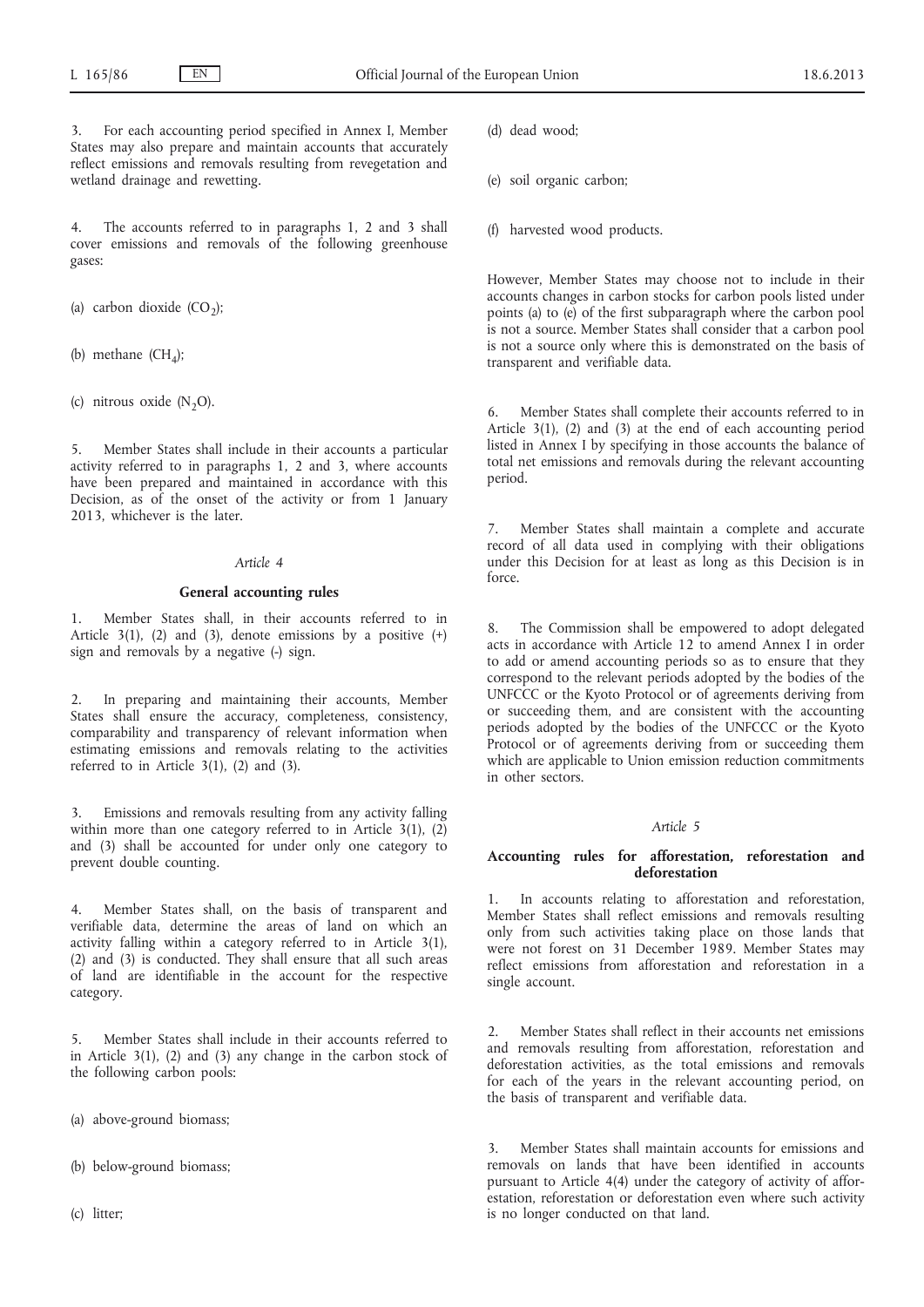Each Member State shall determine the forest area using the same spatial assessment unit as specified in Annex V in calculations for the activities of afforestation, reforestation and deforestation.

#### *Article 6*

## **Accounting rules for forest management**

1. Member States shall account for emissions and removals resulting from forest management activities, calculated as emissions and removals in each accounting period specified in Annex I, minus the value obtained by multiplying the number of years in that accounting period by their reference level specified in Annex II.

2. Where the result of the calculation referred to in paragraph 1 for an accounting period is negative, Member States shall include in their forest management accounts total emissions and removals of no more than the equivalent of 3,5 per cent of a Member State's emissions in its base year or period as specified in Annex VI, as submitted to the UNFCCC in that Member State's corresponding report adopted pursuant to relevant CMP decisions on base year or base period for the second commitment period under the Kyoto Protocol, excluding emissions and removals from activities referred to in Article 3(1), (2) and (3), multiplied by the number of years in that accounting period.

3. Member States shall ensure that the calculation methods they apply in respect of their accounts for forest management activities are in accordance with Appendix II of Decision 2/CMP.6 and are consistent with the calculation methods applied for the calculation of their reference levels specified in Annex II with regard to at least the following aspects:

- (a) carbon pools and greenhouse gases;
- (b) area under forest management;
- (c) harvested wood products;

(d) natural disturbances.

If there are changes to the relevant provisions of Decisions 2/CMP.6 or 2/CMP.7, the Member States shall communicate to the Commission revised reference levels reflecting those changes no later than six months after the adoption of those changes.

6. If improved methodologies relating to the data used to establish the reference level specified in Annex II become available to a Member State, or where there are significant improvements in the quality of data available to a Member State, the Member State concerned shall carry out the appropriate technical corrections to include the impact of recalculations in the accounting for forest management. Those technical corrections shall be identical to any such corrections approved in the framework of the UNFCCC review process, in accordance with Decision 2/CMP.7. The Member State concerned shall communicate those corrections to the Commission at the latest as part of its submission under Article  $7(1)(d)$  of Regulation (EU) No 525/2013.

7. For the purposes of paragraphs 4, 5 and 6, Member States shall specify the amount of annual emissions resulting from natural disturbances which have been included in their revised reference levels and the manner in which they estimated that amount.

The Commission shall check the information regarding the revised reference levels referred to in paragraphs  $\overline{4}$  and  $\overline{5}$ and the technical corrections referred to in paragraph 6 in order to ensure consistency between the information sent to the UNFCCC and the information communicated to the Commission by the Member States.

9. The Commission shall be empowered to adopt delegated acts in accordance with Article 12 to update the reference levels in Annex II where a Member State modifies its reference level pursuant to paragraphs 4 and 5 and this is approved through the UNFCCC processes.

10. Member States shall reflect in their accounts for forest management the impact of any amendment to Annex II in respect of the entire accounting period concerned.

## *Article 7*

#### **Accounting rules for harvested wood products**

1. Each Member State shall reflect in its accounts pursuant to Article 3(1), (2) and (3) emissions and removals resulting from changes in the pool of harvested wood products, including emissions from harvested wood products removed from its forests prior to 1 January 2013. Emissions from harvested wood products already accounted for under the Kyoto Protocol during the period from 2008 to 2012 on the basis of instantaneous oxidation shall be excluded.

4. No later than one year before the end of each accounting period, Member States shall communicate to the Commission revised reference levels. These reference levels shall be identical to those established by acts approved by the bodies of the UNFCCC or of the Kyoto Protocol or, in the absence of such acts, shall be calculated in accordance with the processes and methodologies set out in relevant decisions adopted by the bodies of the UNFCCC or the Kyoto Protocol or of agreements deriving from or succeeding them.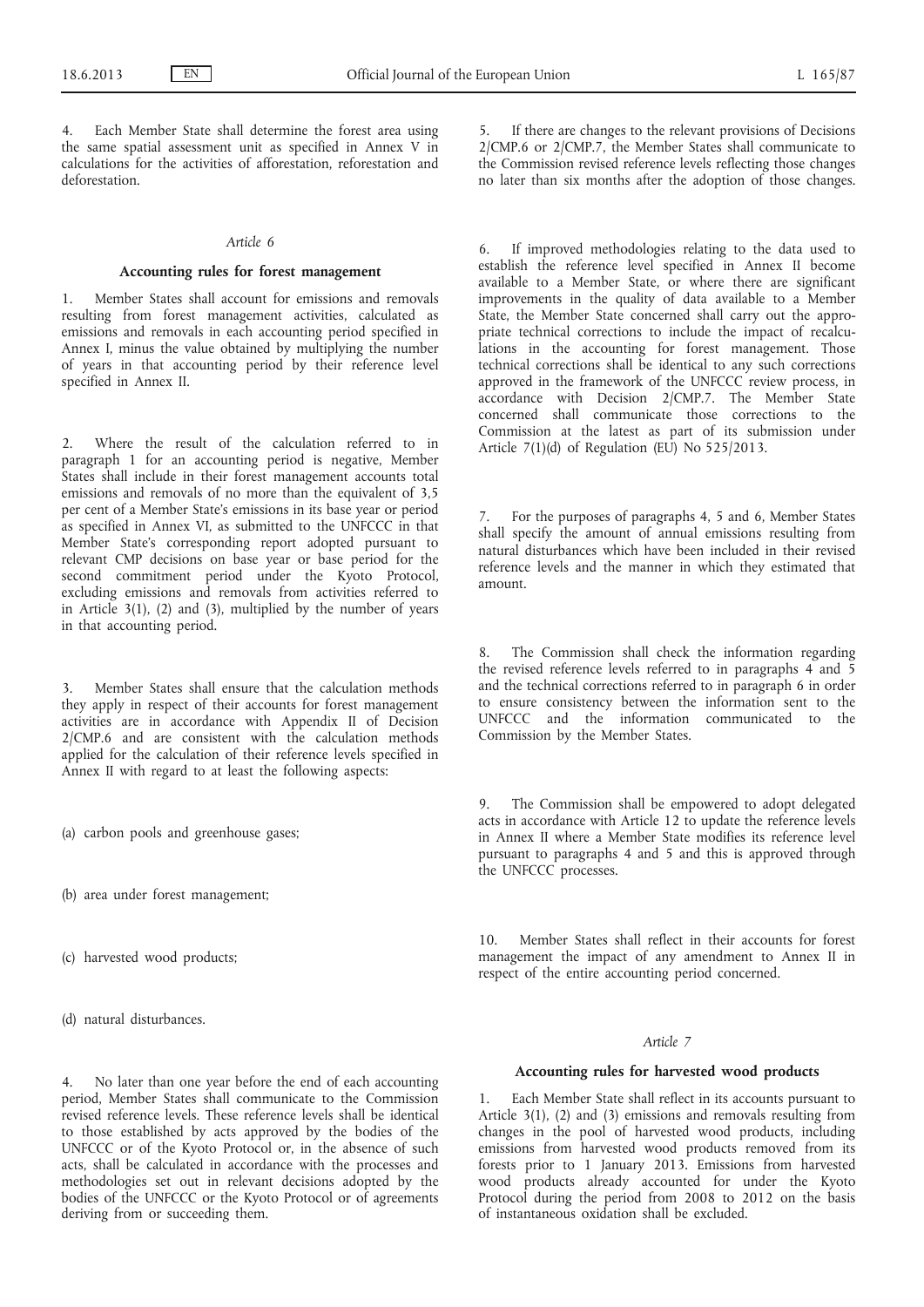In accounts pursuant to Article  $3(1)$ ,  $(2)$  and  $(3)$  relating to harvested wood products, Member States shall reflect emissions and removals resulting from changes in the pool of harvested wood products falling within the following categories using the first order decay function and the default half-life values specified in Annex III:

(a) paper;

- (b) wood panels;
- (c) sawn wood.

Member States may supplement those categories with information on bark, provided that the available data is transparent and verifiable. Member States may also use countryspecific sub-categories of any of those categories. Member States may use country-specific methodologies and half-life values instead of the methodologies and default half-life values specified in Annex III provided that those methodologies and values are determined on the basis of transparent and verifiable data and that the methods used are at least as detailed and accurate as those specified in Annex III.

For exported harvested wood products, country-specific data refers to country-specific half-life values and harvested wood products usage in the importing country.

Member States shall not use country-specific half-life values for harvested wood products placed on the market in the Union that deviate from those used by the importing Member State in their accounts pursuant to Article  $3(1)$ ,  $(2)$  and  $(3)$ .

Harvested wood products resulting from deforestation shall be accounted for on the basis of instantaneous oxidation.

3. Where Member States reflect in their accounts pursuant to Article 3(1), (2) and (3) carbon dioxide  $(CO_2)$  emissions from harvested wood products in solid waste disposal sites, accounting shall be on the basis of instantaneous oxidation.

4. Where Member States reflect in their accounts emissions resulting from harvested wood products that were harvested for energy purposes, they shall do so also on the basis of instantaneous oxidation.

Member States may, for information purposes only, provide in their submission data on the share of wood used for energy purposes that was imported from outside the Union, and the countries of origin for such wood.

5. Imported harvested wood products, irrespective of their origin, shall not be accounted for by the importing Member State. Member States shall therefore reflect emissions and removals from harvested wood products in their accounts only where those emissions and removals result from harvested wood products removed from lands included in their accounts pursuant to Article 3(1), (2) and (3).

6. The Commission shall be empowered to adopt delegated acts in accordance with Article 12 to revise the information specified in Annex III in order to reflect changes in acts adopted by the bodies of the UNFCCC or the Kyoto Protocol or of agreements deriving from or succeeding them.

#### *Article 8*

# **Accounting rules for cropland management, grazing land management, revegetation, and wetland drainage and rewetting**

1. In accounts relating to cropland management and grazing land management, each Member State shall reflect emissions and removals resulting from those activities, calculated as emissions and removals in each accounting period specified in Annex I, minus the value obtained by multiplying the number of years in that accounting period by that Member State's emissions and removals resulting from those activities in its base year, as specified in Annex VI.

Where a Member State elects to prepare and maintain accounts for revegetation, and/or wetland drainage and rewetting, it shall apply the calculation method specified in paragraph 1.

#### *Article 9*

#### **Accounting rules for natural disturbances**

Where the conditions set out in paragraphs 2 and 5 of this Article are met, Member States may exclude non-anthropogenic greenhouse gas emissions by sources resulting from natural disturbances from calculations relevant to their accounting obligations pursuant to points (a), (b) and (d) of Article  $3(1)$ .

2. Where Member States apply paragraph 1 of this Article, they shall calculate, in accordance with the methodology specified in Annex VII, a background level for each of the activities referred to in points (a), (b) and (d) of Article 3(1). Points (a) and (b) of Article 3(1) shall have a common background level. Alternatively, Member States may apply a transparent and comparable country-specific methodology using a consistent and initially complete time series of data, including for the period from 1990 to 2009.

3. Member States may exclude from their LULUCF accounts, either annually or at the end of the respective accounting period, the non-anthropogenic greenhouse gas emissions by sources exceeding the background level as calculated in accordance with paragraph 2 where:

(a) the emissions in a particular year of the accounting period exceed the background level plus a margin. Where the background level is calculated in accordance with the method specified in Annex VII, that margin shall be equal to twice the standard deviation of the time series used to calculate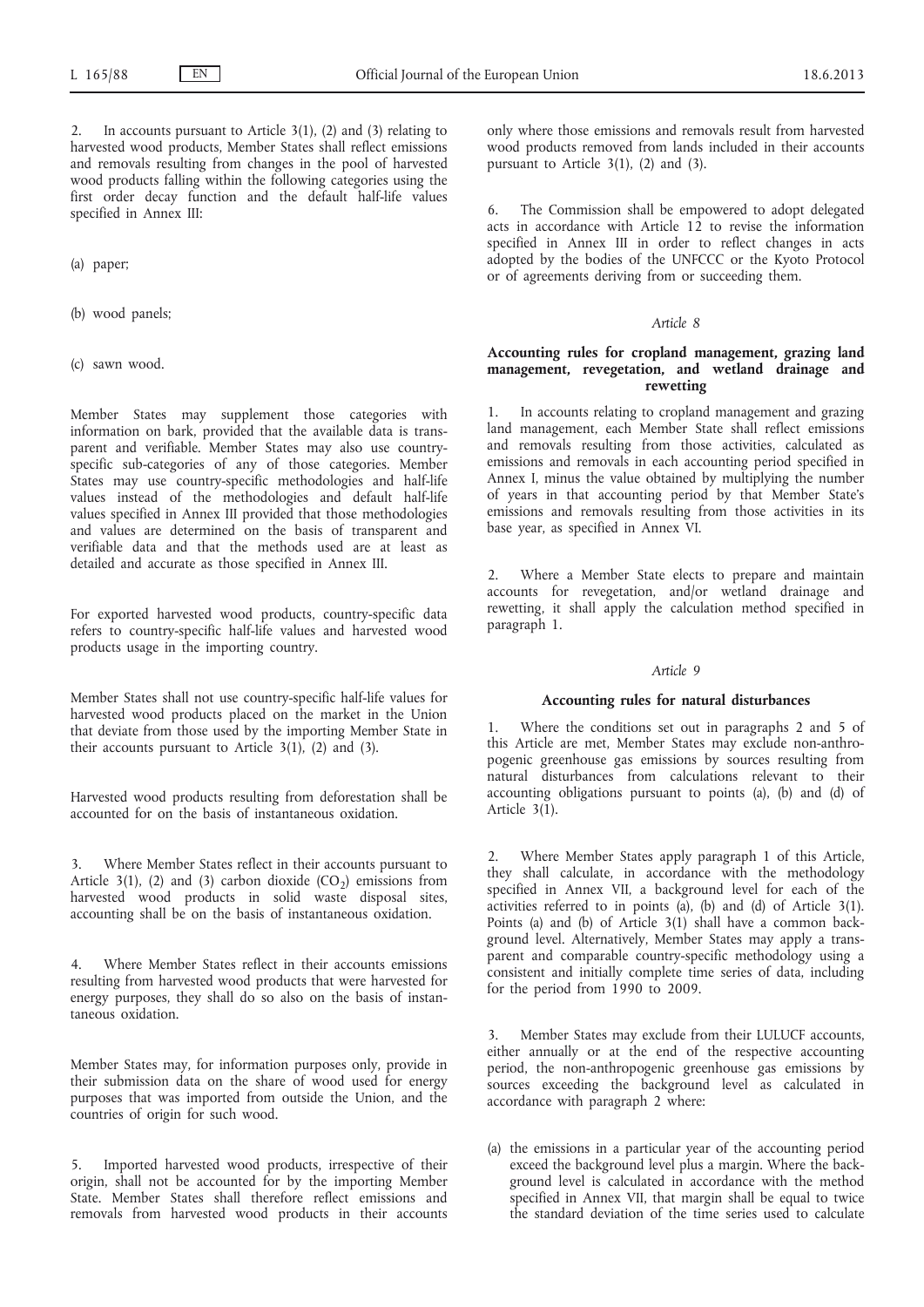the background level. Where the background level is calculated using a country-specific methodology, Member States shall describe the manner in which the margin has been established, in cases where such a margin is needed. Any methodology used shall avoid the expectation of net credits during the accounting period;

(b) the information requirements in paragraph 5 are met and reported by the Member States.

4. Every Member State which excludes non-anthropogenic greenhouse gas emissions by sources from natural disturbances in a particular year of the accounting period shall:

- (a) exclude from accounting for the rest of the accounting period all subsequent removals on lands affected by natural disturbances and on which the emissions referred to in paragraph 3 have occurred;
- (b) not exclude emissions resulting from harvesting and salvage logging activities that took place on those lands following the occurrence of the natural disturbances;
- (c) not exclude emissions resulting from prescribed burning that took place on those lands in that particular year of the accounting period;
- (d) not exclude emissions on lands that were subject to deforestation following the occurrence of natural disturbances.

5. Member States may exclude non-anthropogenic greenhouse gas emissions by sources from natural disturbances only if they provide transparent information demonstrating:

- (a) that all land areas affected by natural disturbances in that particular reporting year have been identified, including their geographical location, year and types of natural disturbances:
- (b) that no deforestation has occurred during the rest of the respective accounting period on lands that were affected by natural disturbances and in respect of which emissions were excluded from accounting;
- (c) which verifiable methods and criteria will be used to identify deforestation on those lands in the subsequent years of the accounting period;
- (d) where practicable, which measures the Member State undertook to manage or control the impact of those natural disturbances;
- (e) where possible, which measures the Member State undertook to rehabilitate the lands affected by those natural disturbances.

6. The Commission shall be empowered to adopt delegated acts in accordance with Article 12 to revise the information requirements referred to in paragraph 5 of this Article in order to reflect revisions to acts adopted by the bodies of the UNFCCC or of the Kyoto Protocol.

## *Article 10*

## **Information on LULUCF actions**

1. No later than 18 months after the beginning of each accounting period specified in Annex I, Member States shall draw up and transmit to the Commission information on their current and future LULUCF actions to limit or reduce emissions and maintain or increase removals resulting from the activities referred to in Article 3(1), (2) and (3) of this Decision, as a separate document or as a clearly identifiable part of their national low-carbon development strategies referred to in Article 4 of Regulation (EU) No 525/2013, or of other national strategies or plans related to LULUCF. Member States shall ensure that a broad range of stakeholders are consulted. Where a Member State submits such information as part of the low-carbon development strategies under Regulation (EU) No 525/2013, the relevant timetable specified in that Regulation shall apply.

The information on LULUCF actions shall cover the duration of the relevant accounting period specified in Annex I.

2. Member States shall include in their information on LULUCF actions, as a minimum, the following information relating to each of the activities referred to in Article 3(1), (2) and (3):

- (a) a description of past trends of emissions and removals including, where possible, historic trends, to the extent that they can reasonably be reconstructed;
- (b) projections for emissions and removals for the accounting period;
- (c) an analysis of the potential to limit or reduce emissions and to maintain or increase removals;
- (d) a list of the most appropriate measures to take into account national circumstances, including, as appropriate, but not limited to the indicative measures specified in Annex IV, that the Member State is planning or that are to be implemented in order to pursue the mitigation potential, where identified in accordance with the analysis referred to in point (c);
- (e) existing and planned policies to implement the measures referred to in point (d), including a quantitative or qualitative description of the expected effect of those measures on emissions and removals, taking into account other policies and measures relating to the LULUCF sector;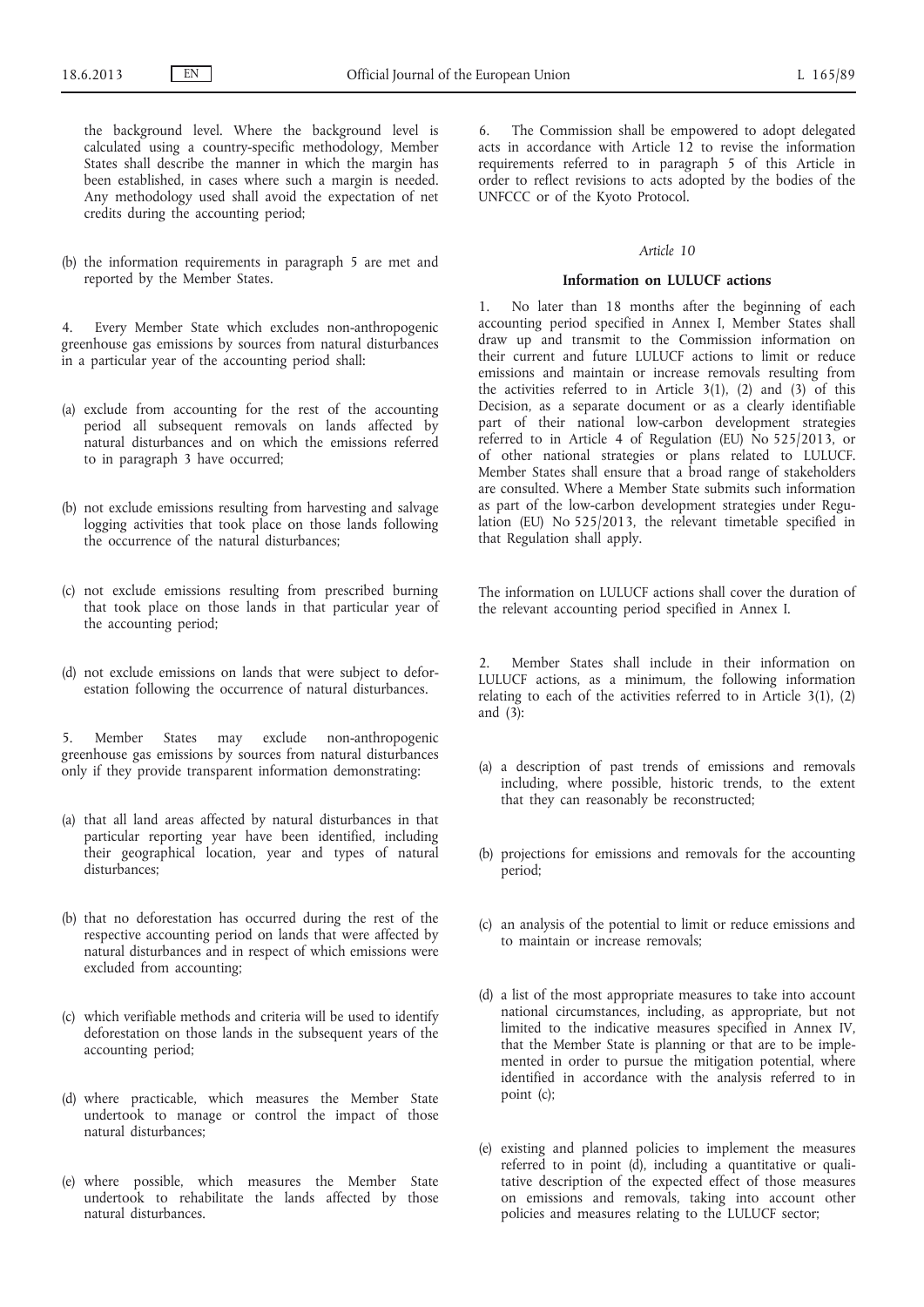(f) indicative timetables for the adoption and implementation of the measures referred to in point (d).

3. The Commission may provide guidance and technical assistance to Member States to facilitate the exchange of information.

The Commission may, in consultation with the Member States, synthesise its findings from all Member States' information on LULUCF actions with a view to facilitating the exchange of knowledge and best practices among Member States.

4. Member States shall submit to the Commission, by the date halfway through each accounting period, and by the end of each accounting period specified in Annex I, a report describing the progress in the implementation of their LULUCF actions.

The Commission may publish a synthesis report on the basis of the reports referred to in the first subparagraph.

Member States shall make available to the public the information on their LULUCF actions and the reports referred to in the first subparagraph within three months of submitting them to the Commission.

#### *Article 11*

#### **Review**

The Commission shall review the accounting rules in this Decision in accordance with relevant decisions adopted by bodies of the UNFCCC or of the Kyoto Protocol, or other Union law or, in the absence of such decisions, by 30 June 2017, and submit, if appropriate, a proposal to the European Parliament and the Council.

#### *Article 12*

## **Exercise of the delegation**

The power to adopt delegated acts is conferred on the Commission subject to the conditions laid down in this Article.

2. The power to adopt delegated acts referred to in Articles 2(2), 2(3), 4(8), 6(9), 7(6) and 9(6) shall be conferred on the Commission for a period of eight years from 8 July 2013. The Commission shall draw up a report in respect of the delegation of power not later than nine months before the end of the eight year period. The delegation of power shall be tacitly extended for periods of an identical duration, unless the European Parliament or the Council opposes such extension not later than three months before the end of each period.

3. The delegation of power referred to in Articles 2(2), 2(3), 4(8), 6(9), 7(6) and 9(6) may be revoked at any time by the European Parliament or by the Council. A decision to revoke shall put an end to the delegation of the power specified in that decision. It shall take effect the day following the publication of the decision in the *Official Journal of the European Union* or at a later date specified therein. It shall not affect the validity of any delegated acts already in force.

As soon as it adopts a delegated act, the Commission shall notify it simultaneously to the European Parliament and to the Council.

5. A delegated act adopted pursuant to Articles 2(2), 2(3), 4(8), 6(9),  $\tilde{7}(6)$  and 9(6) shall enter into force only if no objection has been expressed either by the European Parliament or the Council within a period of two months of notification of that act to the European Parliament and the Council or if, before the expiry of that period, the European Parliament and the Council have both informed the Commission that they will not object. That period shall be extended by two months at the initiative of the European Parliament or the Council.

# *Article 13*

## **Entry into force**

This Decision shall enter into force on the twentieth day following that of its publication in the *Official Journal of the European Union*.

#### *Article 14*

This Decision is addressed to the Member States.

Done at Strasbourg, 21 May 2013.

| For the European Parliament | For the Council |
|-----------------------------|-----------------|
| The President               | The President   |
| M. SCHULZ                   | L. CREIGHTON    |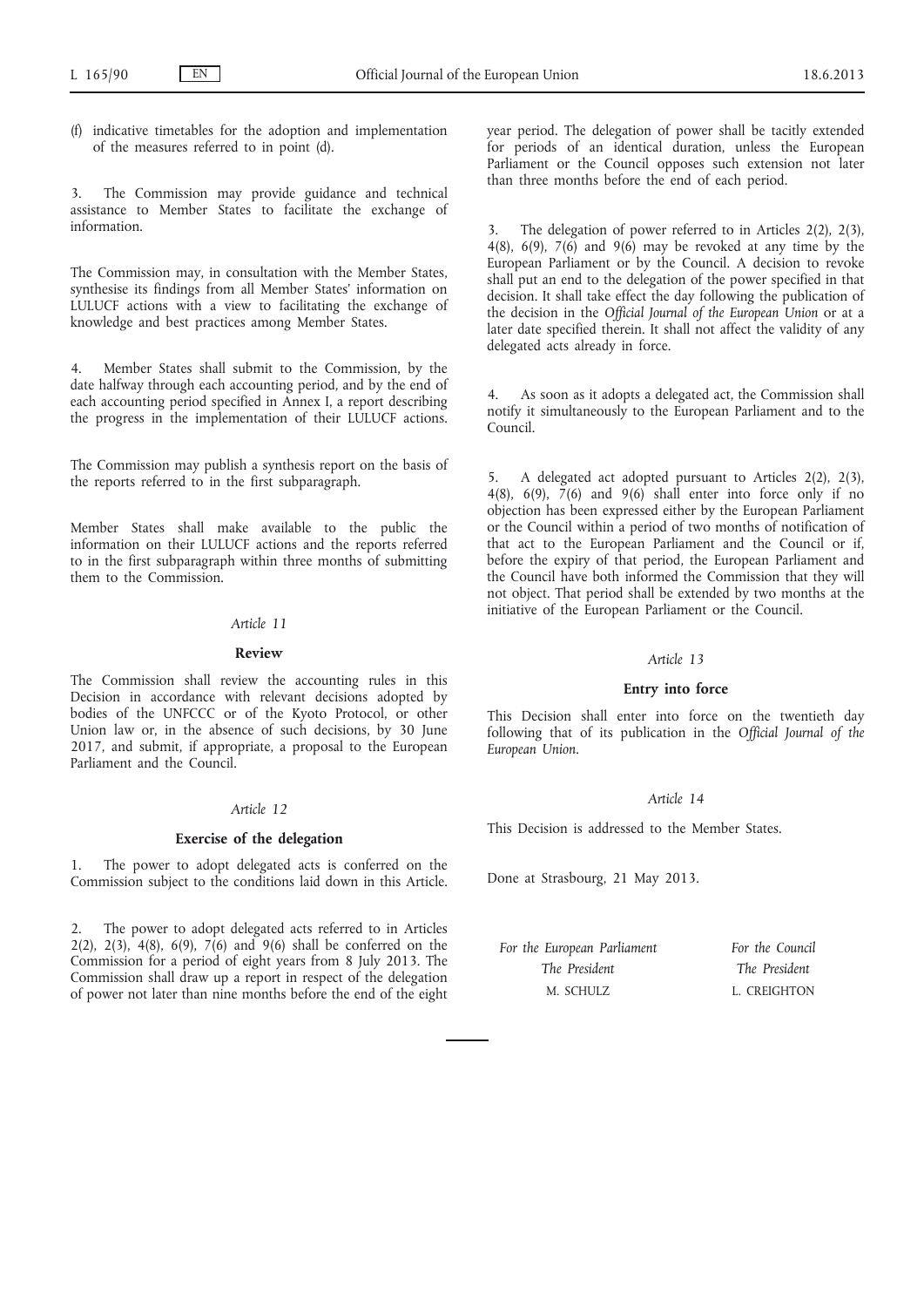# *ANNEX I*

# **ACCOUNTING PERIODS REFERRED TO IN ARTICLE 3(1)**

| Accounting period       | Years                                   |
|-------------------------|-----------------------------------------|
| First accounting period | From 1 January 2013 to 31 December 2020 |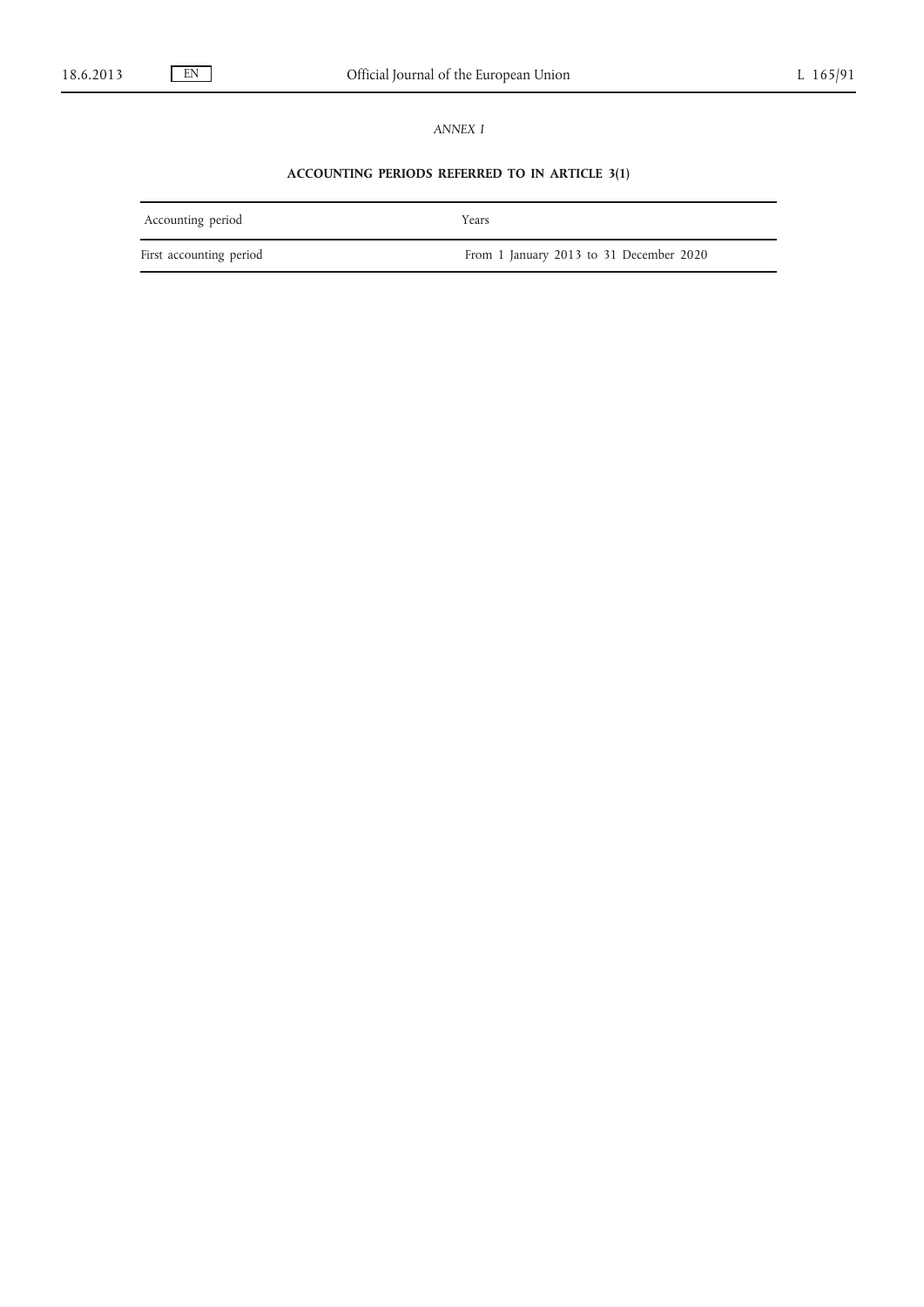# *ANNEX II*

| Member State            | Gg carbon dioxide (CO <sub>2</sub> ) equivalents per year |
|-------------------------|-----------------------------------------------------------|
| Belgium                 | $-2499$                                                   |
| Bulgaria                | $-7950$                                                   |
| Czech Republic          | $-4686$                                                   |
| Denmark                 | 409                                                       |
| Germany                 | $-22418$                                                  |
| Estonia                 | $-2741$                                                   |
| Ireland                 | $-142$                                                    |
| $\operatorname{Greece}$ | $-1830$                                                   |
| Spain                   | $-23100$                                                  |
| France                  | $-67410$                                                  |
| Italy                   | $-22166$                                                  |
| Cyprus                  | $- \, 157$                                                |
| Latvia                  | $-16302$                                                  |
| Lithuania               | $-4552$                                                   |
| Luxembourg              | $-$ 418 $\,$                                              |
| Hungary                 | $-$ 1 $\,000$                                             |
| Malta                   | $-49$                                                     |
| $\mbox{Netherlands}$    | $-1425$                                                   |
| Austria                 | $-6516$                                                   |
| Poland                  | $-27133$                                                  |
| Portugal                | $-6830$                                                   |
| Romania                 | $-15793$                                                  |
| Slovenia                | $-$ 3 171 $\,$                                            |
| Slovakia                | $-1084$                                                   |
| Finland                 | $-20466$                                                  |
| Sweden                  | $-41336$                                                  |
| United Kingdom          | $-8268$                                                   |

# **MEMBER STATE REFERENCE LEVELS REFERRED TO IN ARTICLE 6**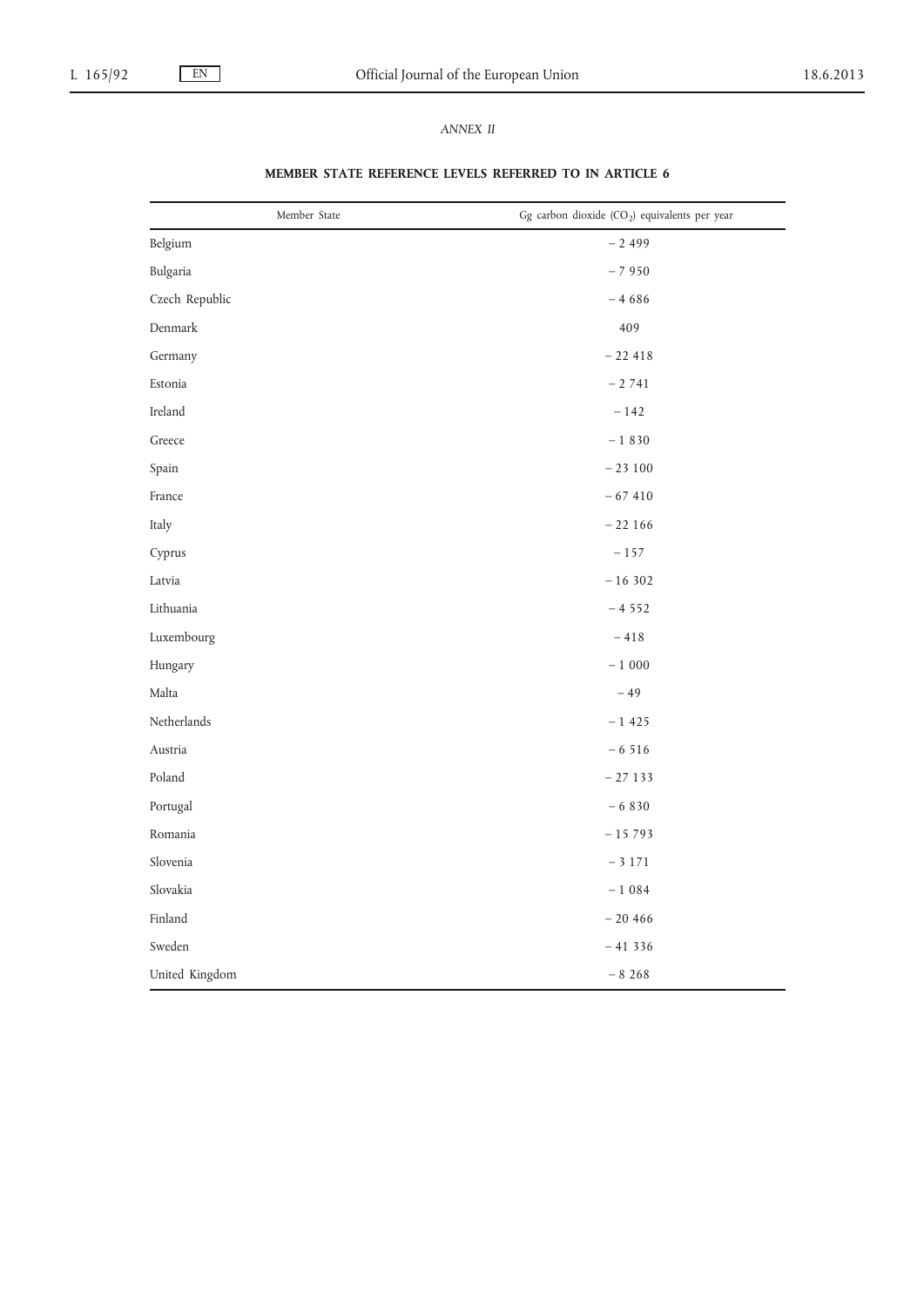# *ANNEX III*

#### **FIRST ORDER DECAY FUNCTION AND DEFAULT HALF-LIFE VALUES REFERRED TO IN ARTICLE 7**

First order decay function starting with  $i = 1900$  and continuing to present year:

(A) 
$$
C(i + 1) = e^{-k} \cdot C(i) + \left[ \left( \frac{(1 - e^{-k})}{k} \right) \right] \cdot \text{Infow}(i)
$$

with  $C(1900) = 0.0$ 

(B) Δ*C*(*i*) = C(*i* + 1) – *C*(*i*)

where:

*i =* year

*C(i) =* the carbon stock of the harvested wood products pool in the beginning of year *i*, Gg C

 $k =$  decay constant of first-order decay given in units of year-1 ( $k = \ln(2)/HL$ , where HL is half-life of the harvested wood products pool in years.)

*Inflow(i) =* the inflow to the harvested wood products pool during year *i*, Gg C year-1

*ΔC(i) =* carbon stock change of the harvested wood products pool during year *i*, Gg C year-1,

Default half-life values (HL):

2 years for paper

25 years for wood panels

35 years for sawn wood.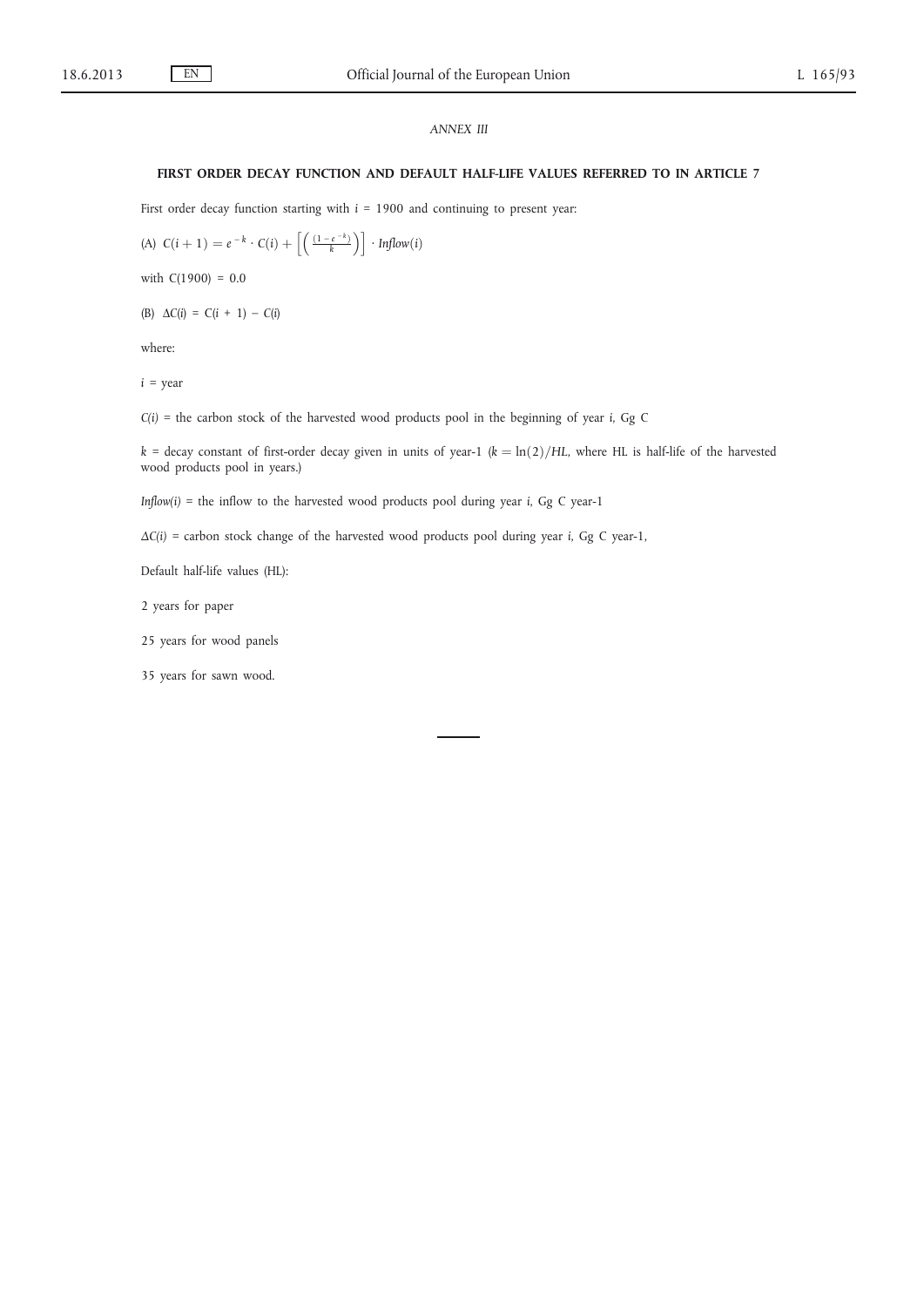## *ANNEX IV*

#### **INDICATIVE MEASURES THAT MAY BE INCLUDED IN THE INFORMATION ON LULUCF ACTIONS SUBMITTED PURSUANT TO ARTICLE 10(2)(d)**

(a) Measures related to cropland management such as:

- improving agronomic practices by selecting better crop varieties,
- extending crop rotations and avoiding or reducing the use of bare fallow,
- improving nutrient management, tillage/residue management and water management,
- stimulating agro-forestry practices and potential for land cover/use change.
- (b) Measures related to grazing land management and pasture improvement such as:
	- preventing the conversion of grassland to cropland and the reversion of cropland to native vegetation,
	- improving grazing land management by including changes to the intensity and timing of grazing,
	- increasing productivity,
	- improving nutrient management,
	- improving fire management,
	- introducing more appropriate species and in particular deep rooted species.
- (c) Measures to improve the management of agricultural organic soils, in particular, peat lands, such as:
	- incentivising sustainable paludicultural practices,
	- incentivising adapted agricultural practices, such as minimising soil disturbance or extensive practices.
- (d) Measures to prevent drainage and to incentivise rewetting of wetlands.
- (e) Measures related to existing or partly drained mires, such as:
	- preventing further drainage,
	- incentivising rewetting and restoration of mires,
	- preventing bog fires.
- (f) Restoration of degraded lands.
- (g) Measures related to forestry activities such as:
	- afforestation and reforestation,
	- conservation of carbon in existing forests,
	- enhancing production in existing forests,
	- increasing the harvested wood products pool,
	- enhancing forest management, including through optimised species composition, tending and thinning, and soil conservation.
- (h) Preventing deforestation.
- (i) Strengthening protection against natural disturbances such as fire, pests, and storms.
- (j) Measures to substitute greenhouse gas intensive energy feedstocks and materials with harvested wood products.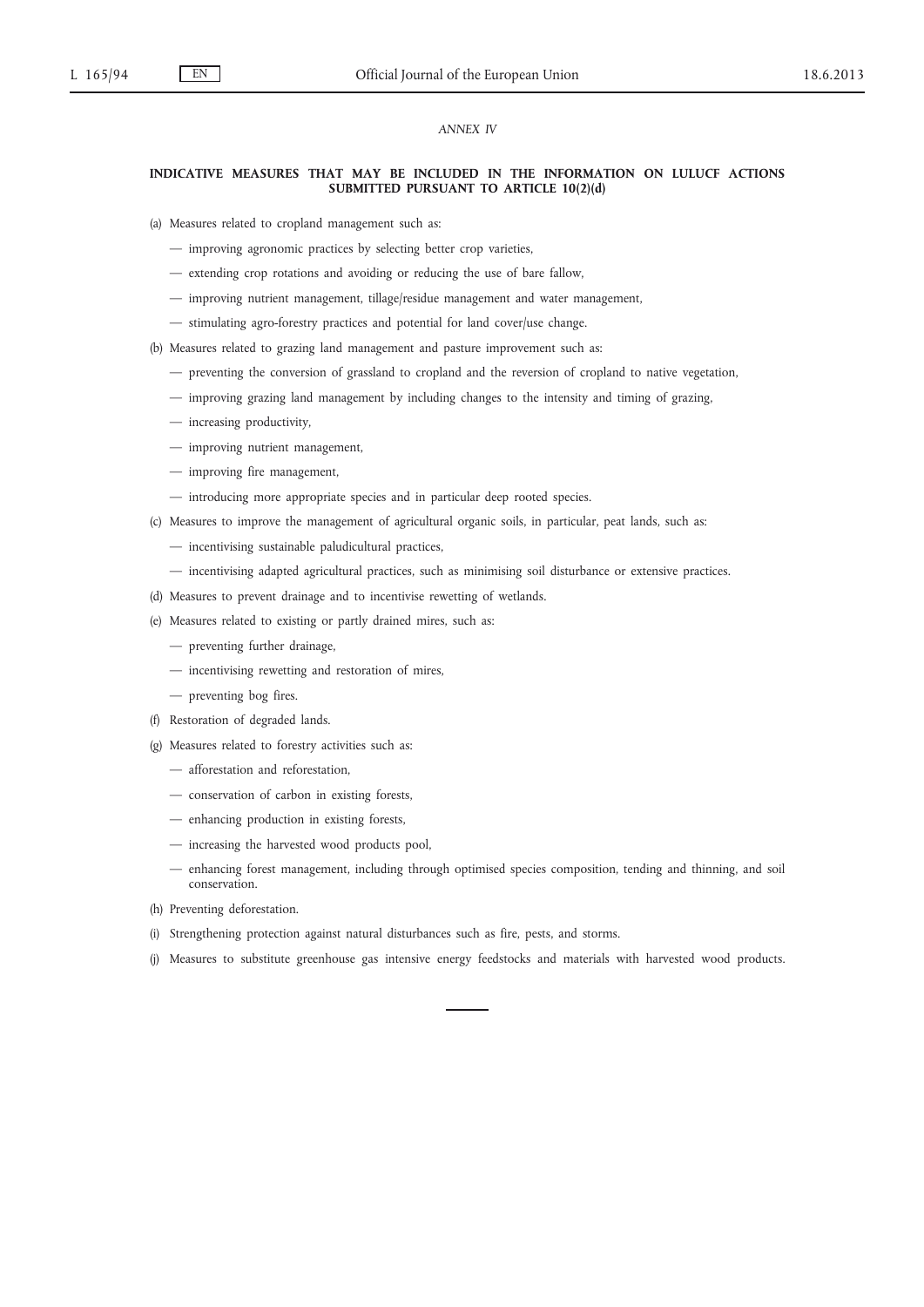# *ANNEX V*

#### **MINIMUM VALUES FOR AREA SIZE, TREE CROWN COVER AND TREE HEIGHT AS SPECIFIED BY THE MEMBER STATE FOR THE DEFINITION OF FOREST**

| Member State                    | Area (ha) | Tree crown cover (%) | Tree height (m)         |
|---------------------------------|-----------|----------------------|-------------------------|
| Belgium                         | 0, 5      | $20\,$               | 5                       |
| Bulgaria                        | $\rm 0,1$ | $10\,$               | 5                       |
| Czech Republic                  | 0,05      | $30\,$               | $\sqrt{2}$              |
| Denmark                         | 0, 5      | $10\,$               | 5                       |
| Germany                         | 0,1       | $10\,$               | 5                       |
| $\ensuremath{\textsc{Estonia}}$ | 0, 5      | $30\,$               | $\sqrt{2}$              |
| $I$ reland                      | $\rm 0,1$ | $20\,$               | 5                       |
| $\operatorname{Greece}$         | 0,3       | 25                   | $\sqrt{2}$              |
| Spain                           | $1,\!0$   | $20\,$               | $\overline{\mathbf{3}}$ |
| $\ensuremath{\mathsf{France}}$  | 0, 5      | $10\,$               | 5                       |
| Italy                           | 0, 5      | $10\,$               | 5                       |
| Cyprus                          |           |                      |                         |
| Latvia                          | $\rm 0,1$ | $20\,$               | 5                       |
| Lithuania                       | 0,1       | $30\,$               | 5                       |
| Luxembourg                      | 0, 5      | $10\,$               | 5                       |
| Hungary                         | 0, 5      | $30\,$               | 5                       |
| Malta                           |           |                      |                         |
| $\mbox{Netherlands}$            | 0, 5      | $20\,$               | 5                       |
| Austria                         | 0,05      | $30\,$               | $\sqrt{2}$              |
| Poland                          | 0,1       | $10\,$               | $\sqrt{2}$              |
| Portugal                        | $1,\!0$   | $10\,$               | 5                       |
| Romania                         | 0,25      | $10\,$               | 5                       |
| Slovenia                        | 0,25      | $30\,$               | $\sqrt{2}$              |
| Slovakia                        | 0,3       | $20\,$               | 5                       |
| Finland                         | 0, 5      | $10\,$               | 5                       |
| Sweden                          | 0, 5      | $10\,$               | 5                       |
| United Kingdom                  | $\rm 0,1$ | $20\,$               | $\sqrt{2}$              |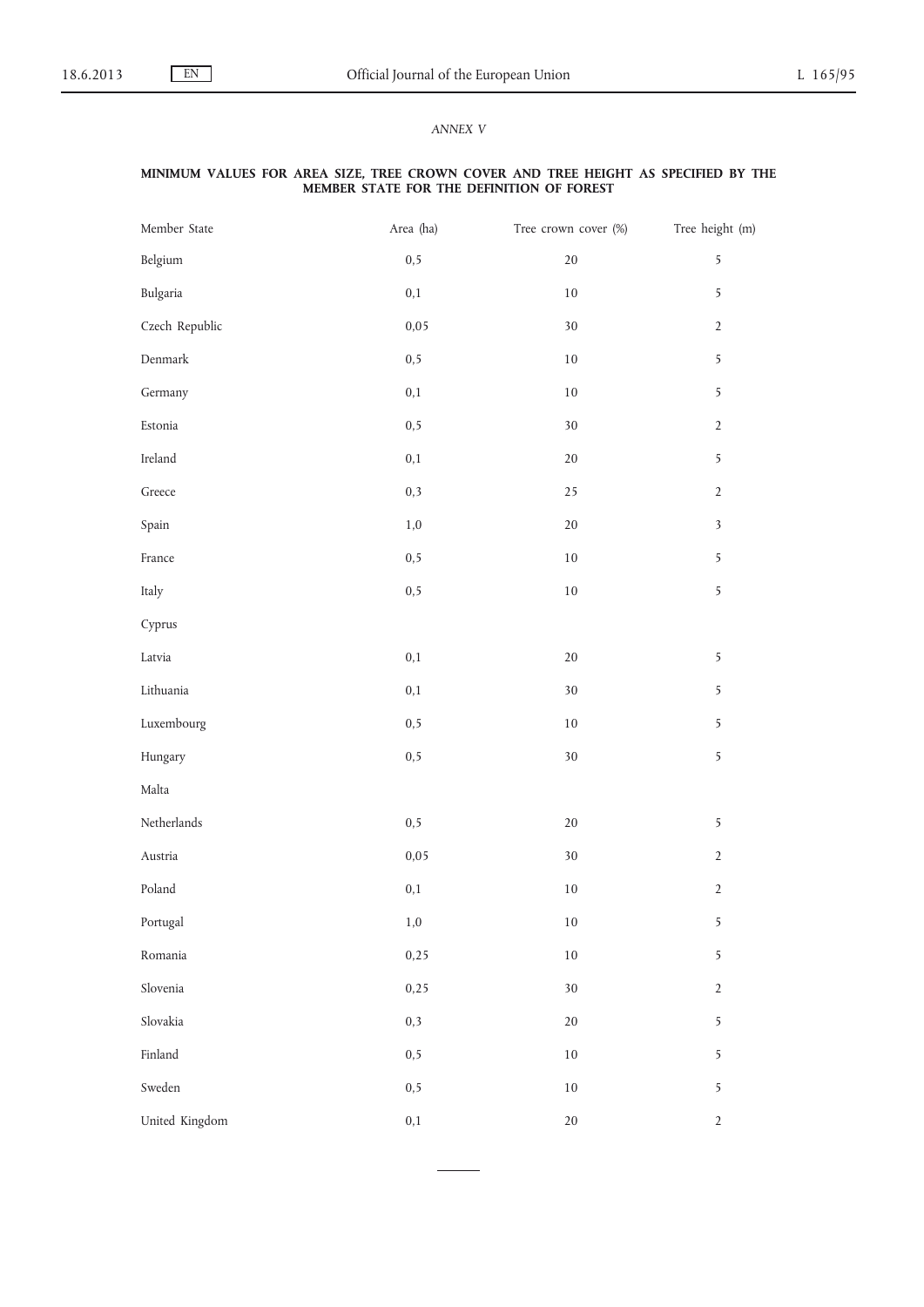# *ANNEX VI*

# **BASE YEAR OR PERIOD**

| Member State   | Base Year |
|----------------|-----------|
| Belgium        | 1990      |
| Bulgaria       | 1988      |
| Czech Republic | 1990      |
| Denmark        | 1990      |
| Germany        | 1990      |
| Estonia        | 1990      |
| Ireland        | 1990      |
| Greece         | 1990      |
| Spain          | 1990      |
| France         | 1990      |
| Italy          | 1990      |
| Cyprus         |           |
| Latvia         | 1990      |
| Lithuania      | 1990      |
| Luxembourg     | 1990      |
| Hungary        | 1985-87   |
| Malta          |           |
| Netherlands    | 1990      |
| Austria        | 1990      |
| Poland         | 1988      |
| Portugal       | 1990      |
| Romania        | 1989      |
| Slovenia       | 1986      |
| Slovakia       | 1990      |
| Finland        | 1990      |
| Sweden         | 1990      |
| United Kingdom | 1990      |